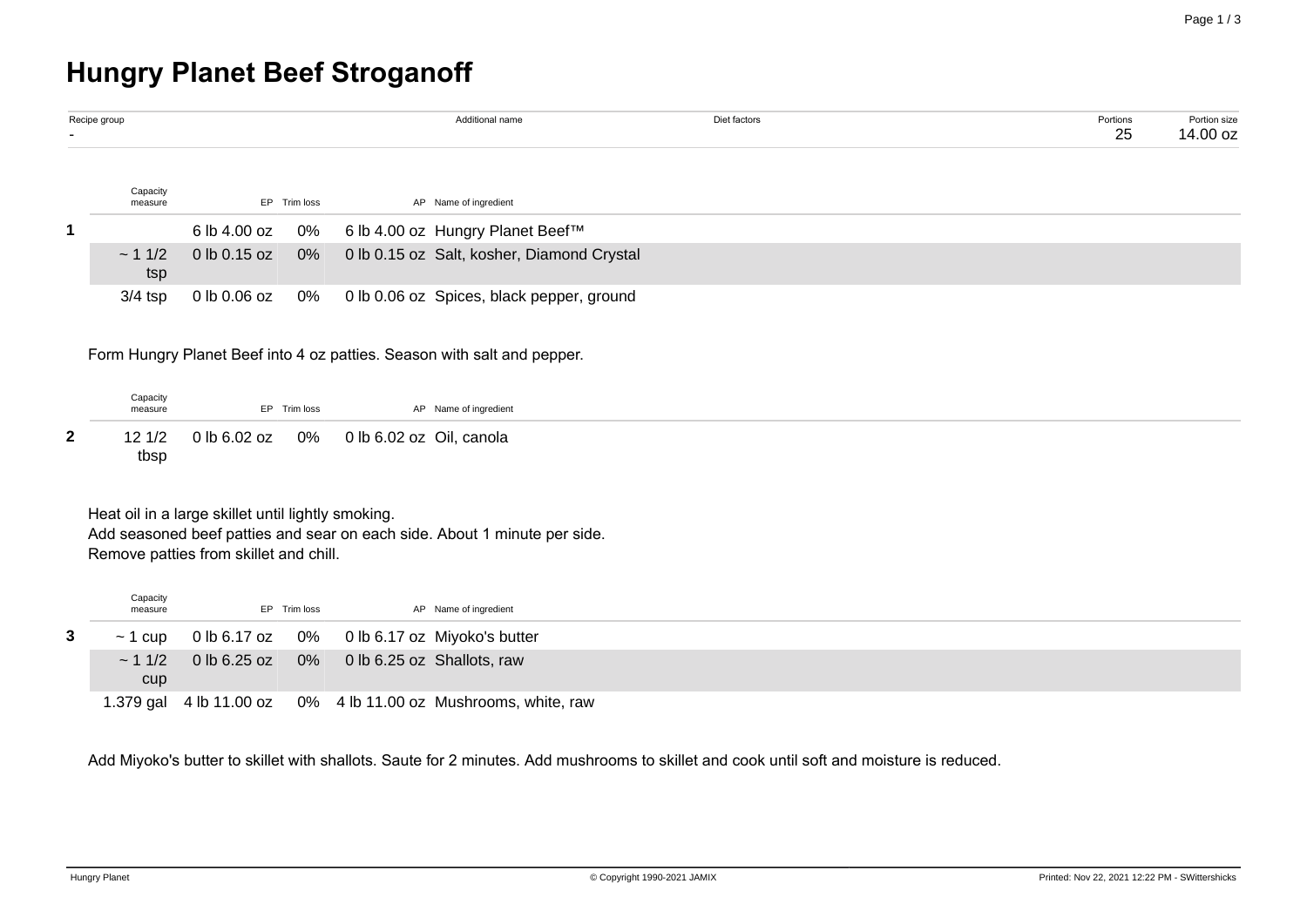|   | Capacity<br>measure | Trim loss        | Name of ingredient                                                                              |  |  |
|---|---------------------|------------------|-------------------------------------------------------------------------------------------------|--|--|
| 4 | 3 cup               | 0%<br>lb 9.84 oz | Alcoholic beverage, wine, table, white, Fume Blanc<br>$1 \, \text{lb} \, 9.84 \, \text{oz}$ , . |  |  |

Add wine to skillet and cook until wine is reduced completely.

| Capacity<br>measure | EP Trim loss | AP Name of ingredient                                                               |
|---------------------|--------------|-------------------------------------------------------------------------------------|
|                     |              | 5 9 1/3 tbsp 0 lb 2.69 oz 0% 0 lb 2.69 oz Wheat flour, white, all-purpose, enriched |

## Stir in flour and cook for 2 minutes.

| Capacity<br>measure | EP Trim loss | AP Name of ingredient                                   |  |
|---------------------|--------------|---------------------------------------------------------|--|
|                     |              | 6 2 3/4 qt 5 lb 5.26 oz 0% 5 lb 5.26 oz Vegetable broth |  |

### Stir in vegetable broth until smooth and simmer for 3-5 minutes.

| Capacity<br>measure | EP Trim loss | AP Name of ingredient                                   |
|---------------------|--------------|---------------------------------------------------------|
| 6 1/4 tbsp          |              | 0 lb 3.12 oz 0% 0 lb 3.12 oz Mustard, dijon             |
| $61/4$ tsp          |              | 0 lb 1.26 oz 0% 0 lb 1.26 oz Vegan Worcestershire sauce |
| $61/4$ tbsp         |              | 0 lb 0.12 oz 0% 0 lb 0.12 oz Dill, fresh, whole pieces  |

#### Add dijon, vegan Worchestershire, and dill to skillet.

Slice chilled Hungry Planet beef patties into 1/2" wide strips. Add to skillet and combine all ingredients. Simmer for 2 minutes. Remove from heat. Adjust seasoning with salt and pepper.

Capacity<br>measure EP Trim loss AP Name of ingredient

**8** ~ 1 1/8 qt 2 lb 6.03 oz 0% 2 lb 6.03 oz Vegan sour cream

Top with sour cream.